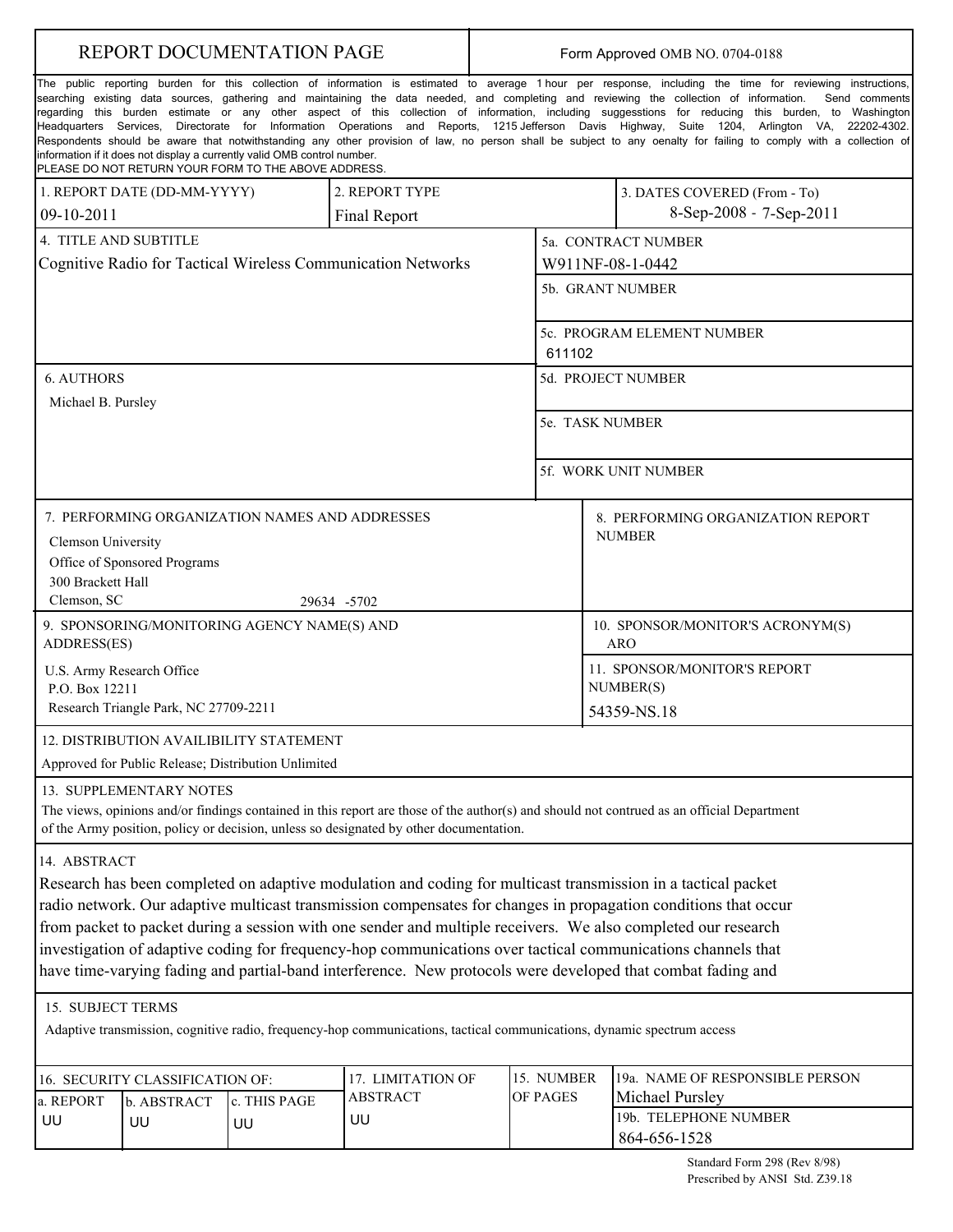## **Report Title**

Cognitive Radio for Tactical Wireless Communication Networks

## **ABSTRACT**

Research has been completed on adaptive modulation and coding for multicast transmission in a tactical packet radio network. Our adaptive multicast transmission compensates for changes in propagation conditions that occur from packet to packet during a session with one sender and multiple receivers. We also completed our research investigation of adaptive coding for frequency-hop communications over tactical communications channels that have time-varying fading and partial-band interference. New protocols were developed that combat fading and interference while providing throughput levels that are near the theoretical upper bounds. New distributed protocols for channel access and adaptive spreading were devised and evaluated for use in direct-sequence spread-spectrum packet radio networks that have no central controllers, access points, or base stations. Information theoretic bounds and tools have been derived that give performance benchmarks for practical protocols, provide analytical techniques for the minimization of resource consumption in tactical networks, and simplify the design of protocols for the adaptation of coding and spreading in direct-sequence spread-spectrum packet radios.

# **Enter List of papers submitted or published that acknowledge ARO support from the start of the project to the date of this printing. List the papers, including journal references, in the following categories:**

## **(a) Papers published in peer-reviewed journals (N/A for none)**

| Received<br>2011/09/29 1 3 | Paper<br>T.C. Royster, M.B. Pursley. CCK modulation: beyond Wi-Fi, IEEE Communications Letters, (01 2009): 0. doi:<br>10.1109/LCOMM.2009.080740                                                                                                                                  |
|----------------------------|----------------------------------------------------------------------------------------------------------------------------------------------------------------------------------------------------------------------------------------------------------------------------------|
| 2011/09/29 0: 2            | Steven W. Boyd, Michael B. Pursley, Harlan B. Russell. Demodulator Statistics for Channel Access and<br>Adaptive Spreading in Direct-Sequence Spread-Spectrum Packet Radio Networks, IEEE Transactions on<br>Communications, (02 2011): 0. doi: 10.1109/TCOMM.2011.122110.090364 |
| 2011/09/29 0:1             | Michael B. Pursley, Michael R. Masse, Jason S. Skinner. Adaptive Coding for Frequency-Hop Transmission<br>over Fading Channels with Partial-Band Interference, IEEE Transactions on Communications, (03 2011): 0.<br>doi: 10.1109/TCOMM.2010.011811.100227                       |

### **TOTAL: 3**

### **Number of Papers published in peer-reviewed journals:**

## **(b) Papers published in non-peer-reviewed journals (N/A for none)**

Received Paper

#### **TOTAL:**

**Number of Papers published in non peer-reviewed journals:**

### **(c) Presentations**

None

**Number of Presentations:** 0.00

## **Non Peer-Reviewed Conference Proceeding publications (other than abstracts):**

Received Paper

**TOTAL:**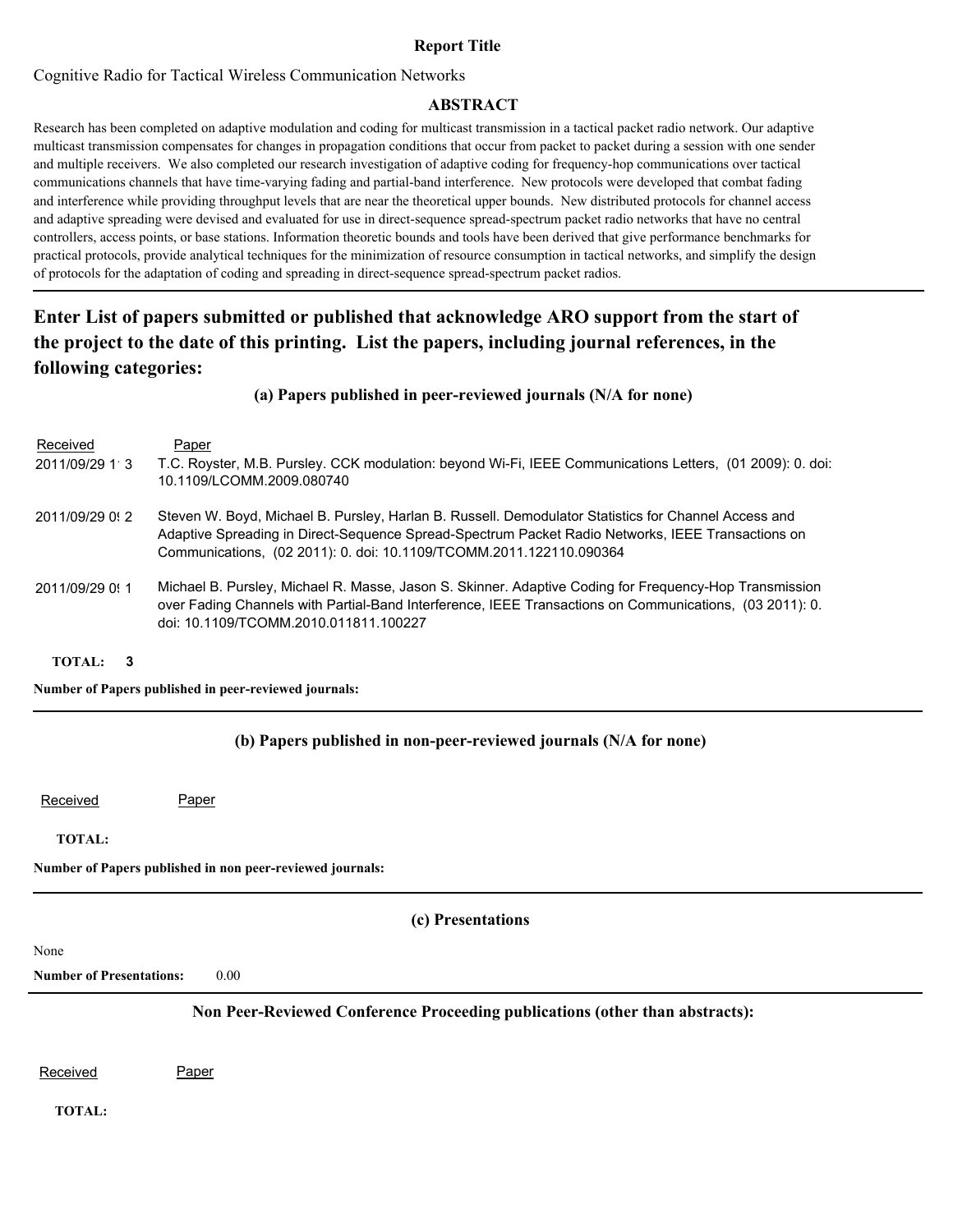## **Peer-Reviewed Conference Proceeding publications (other than abstracts):**

| Received<br>2011/10/03 1: 17 | Paper<br>M.A. Juang, M.B. Pursley. Power loading for OFDM in tactical packet radio systems, Proceedings of the 2011<br>IEEE Military Communications Conference (Baltimore MD)., .:,                                                                                                                                     |
|------------------------------|-------------------------------------------------------------------------------------------------------------------------------------------------------------------------------------------------------------------------------------------------------------------------------------------------------------------------|
| 2011/10/03 1 16              | J.D. Ellis, M.B. Pursley. Adaptive incrementa-redundancy transmission for tactical packet radio systems,<br>Proceedings of the 2011 IEEE Military Communications Conference (Baltimore, MD). , . : ,                                                                                                                    |
| 2011/10/03 1 14              | J.M. Frye, M.B. Pursley. Simplified methods for performance evaluations of adaptive transmission,<br>Proceedings of the 2009 International Symposium on Communication Theory and Applications (Ambleside,<br>UK)<br>. , ,                                                                                               |
| 2011/09/30 1 13              | S.W. Boyd, M.B. Pursley. Information-theoretic methods for the design and evaluation of adaptive protocols for<br>direct-sequence spread spectrum transmissions, Proceedings of the 2010 IEEE Global Communications<br>Conference (Miami FL) . , . : ,                                                                  |
| 2011/09/30 1 12              | M.B. Pursley, T.C. Royster IV. An information-theoretic approach to resource consumption minimization for<br>dynamic spectrum access networks, Proceedings of the 2010 IEEE Global Communications Conference<br>(Miami FL) $\ldots$ ;                                                                                   |
| 2011/09/30 1 11              | J.M. Frye, M.R. Masse, M.B. Pursley. Acceleration of performance evaluations for adaptive coding protocols in<br>frequency-hop communications, Proceedings of the 2009 IEEE Military Communications Conference., .:,                                                                                                    |
| 2011/09/29 1 10              | Michael A. Juang, Michael B. Pursley . Adaptation of modulation and coding for OFDM packet transmission,<br>MILCOM 2010 - 2010 IEEE Military Communications Conference. 2010/10/31 00:00:00, San Jose, CA, USA.:                                                                                                        |
| 2011/09/29 1 · 9             | S. W. Boyd, J. D. Ellis, M. B. Pursley,. A protocol for adaptive multicast transmission in packet radio networks,<br>Proceedings of the 2010 IEEE Military Communications Conference. 2010/11/08 00:00:00, .:,                                                                                                          |
| 2011/09/29 1 8               | S. W. Boyd, M. B. Pursley. Demodulator Statistics for Enhanced Soft-Decision Decoding in CDMA Packet<br>Radio Systems, ICC 2010 - 2010 IEEE International Conference on Communications. 2010/05/23 00:00:00,<br>Cape Town, South Africa.:,                                                                              |
| 2011/09/29 1: 7              | Jason D. Ellis, Michael B. Pursley. Comparison of soft-decision decoding metrics in a QAM system with phase<br>and amplitude errors, MILCOM 2009 - 2009 IEEE Military Communications Conference. 2009/10/18 00:00:00,<br>Boston, MA, USA.:,                                                                             |
| 2011/09/29 1: 6              | Steven W. Boyd, Michael B. Pursley. Initial power adjustment and link adaptation from direct-sequence<br>spread-spectrum demodulator statistics, MILCOM 2009 - 2009 IEEE Military Communications Conference.<br>2009/10/18 00:00:00, Boston, MA, USA.:,                                                                 |
| 2011/09/29 1 5               | Michael B. Pursley, Thomas C. Royster. Adaptive-rate nonbinary LDPC coding for frequency-hop<br>communications, MILCOM 2008 - 2008 IEEE Military Communications Conference (MILCOM). 2008/11/16<br>00:00:00, San Diego, CA, USA.:,                                                                                      |
| 2011/09/29 1 4               | Steven W. Boyd, Michael B. Pursley, Thomas C. Royster, Harlan B. Russell. A soft-decision scaling metric<br>employing receiver statistics for direct-sequence spread-spectrum packet radio networks, MILCOM 2008 -<br>2008 IEEE Military Communications Conference (MILCOM). 2008/11/16 00:00:00, San Diego, CA, USA.:, |
| <b>TOTAL:</b><br>13          |                                                                                                                                                                                                                                                                                                                         |

**Number of Peer-Reviewed Conference Proceeding publications (other than abstracts):**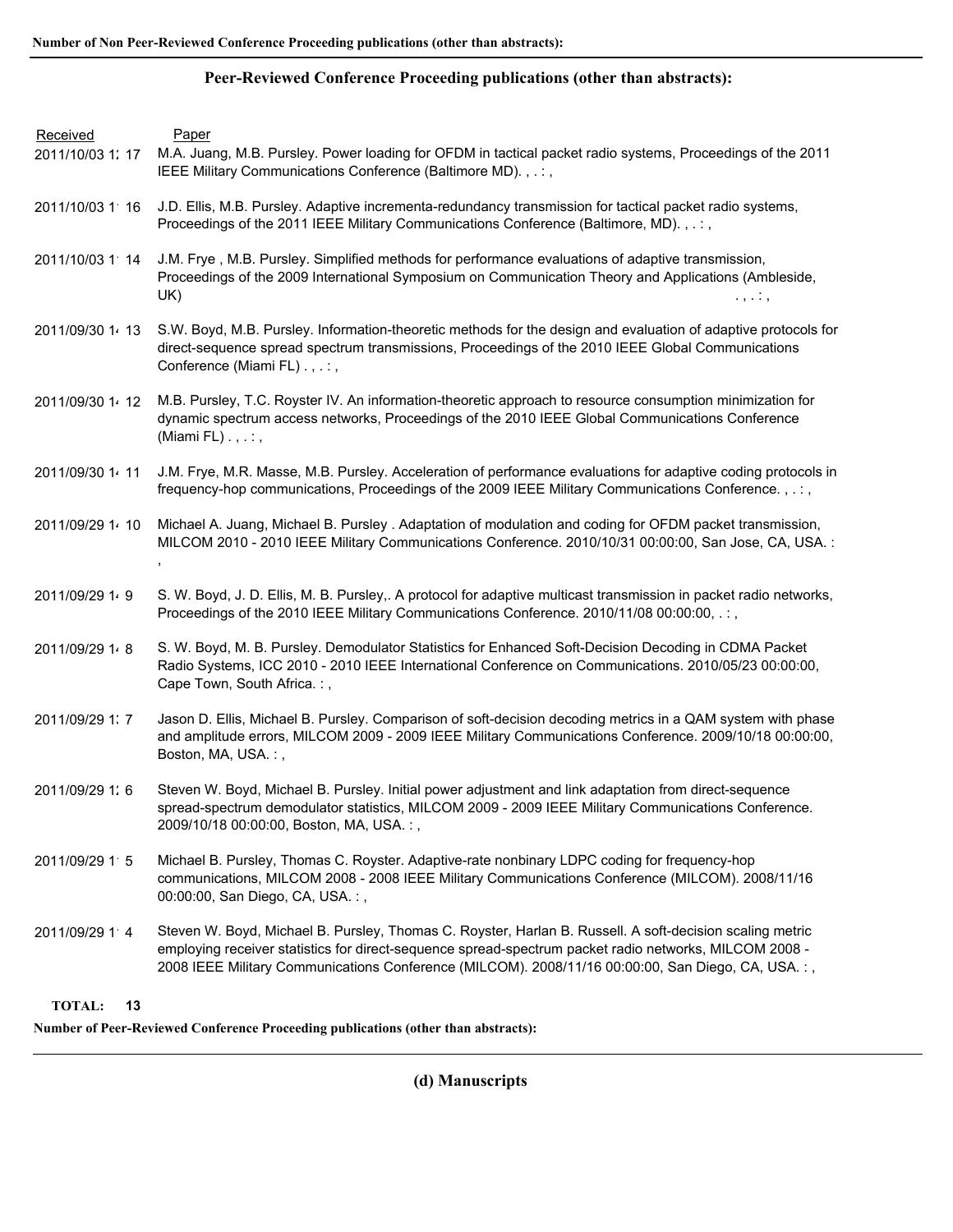Received **Paper** 2011/10/03 1 15 S.W. Boyd, J.D. Ellis, M.B. Pursley. Adaptive coding and modulation for multicast transmission in packet radio networks, IEEE Transactions on Communications (01 2010)

**TOTAL: 1**

### **Number of Manuscripts:**

| <b>Books</b>                                                                                                                          |                          |  |  |  |
|---------------------------------------------------------------------------------------------------------------------------------------|--------------------------|--|--|--|
| Received                                                                                                                              | Paper                    |  |  |  |
| <b>TOTAL:</b>                                                                                                                         |                          |  |  |  |
|                                                                                                                                       | <b>Patents Submitted</b> |  |  |  |
| None                                                                                                                                  |                          |  |  |  |
|                                                                                                                                       | <b>Patents Awarded</b>   |  |  |  |
| None                                                                                                                                  |                          |  |  |  |
|                                                                                                                                       | <b>Awards</b>            |  |  |  |
| Michael Pursley, Named Outstanding Electrical Engineer by Purdue University, 2008                                                     |                          |  |  |  |
| Michael Pursley, IEEE Communications Society Distinguished Lecturer, 2008-present                                                     |                          |  |  |  |
| Steven Boyd, AFCEA Fellow, 2010                                                                                                       |                          |  |  |  |
| Jason Ellis, MIT Lincoln Lab Fellow, 2010-11                                                                                          |                          |  |  |  |
| Michael Juang, Barry M. Goldwater Scholar, 2010                                                                                       |                          |  |  |  |
| Michael Juang, 2010 Samuel B. Earle Award for the most outstanding senior in all engineering degree programs at Clemson<br>University |                          |  |  |  |
| Michael Juang, MIT Lincoln Lab Fellow, 2010-11                                                                                        |                          |  |  |  |

Michael Juang, NDSEG Fellow, 2011–14

| <b>Graduate Students</b> |                   |            |  |
|--------------------------|-------------------|------------|--|
| NAME                     | PERCENT SUPPORTED | Discipline |  |
| Steven Boyd              | 0.20              |            |  |
| James Michael Frye, Jr.  | 0.20              |            |  |
| Jason Ellis              | 0.20              |            |  |
| Michael Masse            | 0.20              |            |  |
| Michael Juang            | 0.20              |            |  |
| <b>FTE Equivalent:</b>   | 1.00              |            |  |
| <b>Total Number:</b>     | 5                 |            |  |

# **Names of Post Doctorates**

NAME PERCENT\_SUPPORTED

**FTE Equivalent: Total Number:**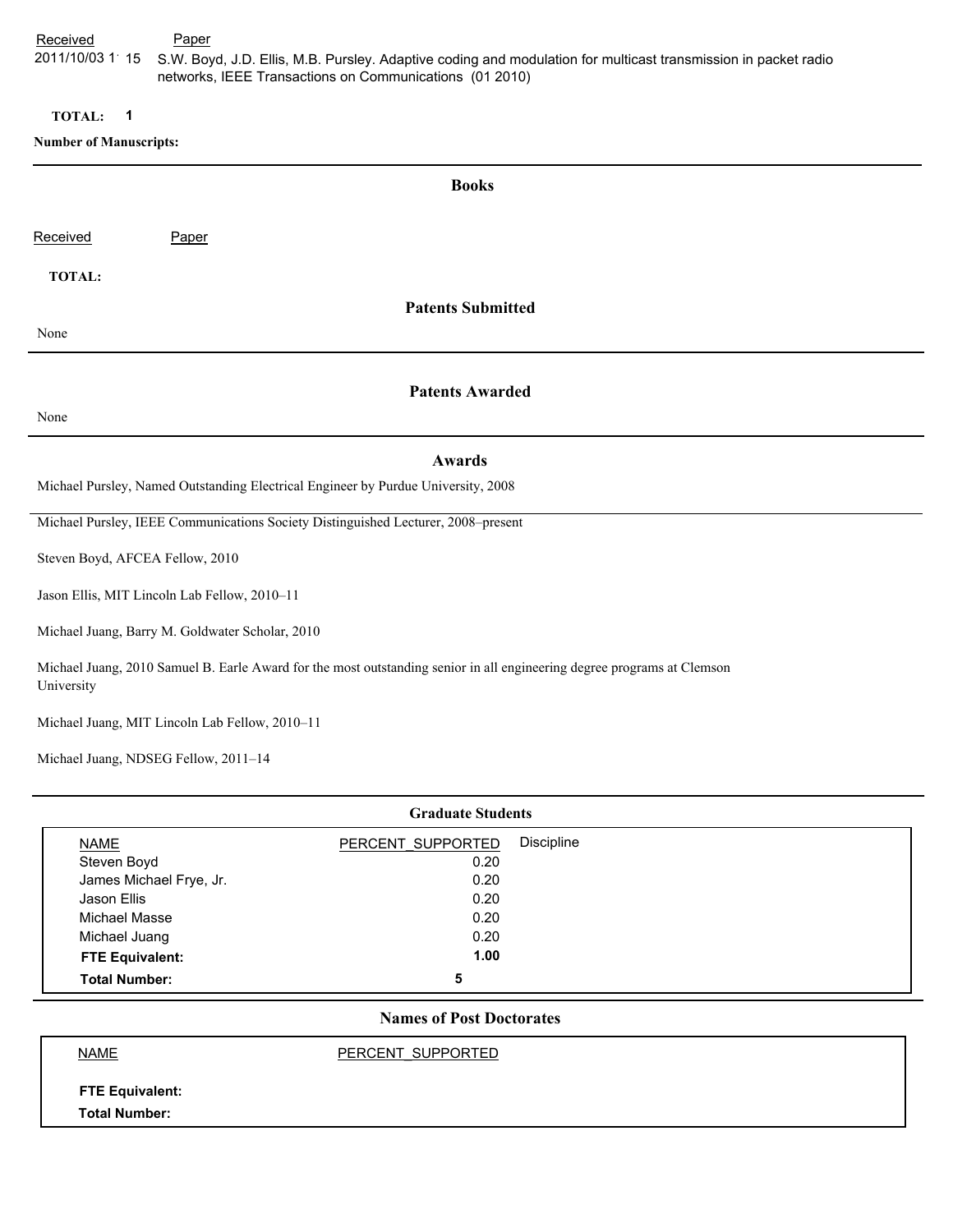| <b>NAME</b>                                       | PERCENT SUPPORTED      | National Academy Member                                                                                                                                                                                              |  |  |
|---------------------------------------------------|------------------------|----------------------------------------------------------------------------------------------------------------------------------------------------------------------------------------------------------------------|--|--|
| Michael B. Pursley                                | 0.18                   | <b>No</b>                                                                                                                                                                                                            |  |  |
| <b>FTE Equivalent:</b>                            | 0.18                   |                                                                                                                                                                                                                      |  |  |
| <b>Total Number:</b>                              | 1                      |                                                                                                                                                                                                                      |  |  |
| <b>Names of Under Graduate students supported</b> |                        |                                                                                                                                                                                                                      |  |  |
| <b>NAME</b>                                       | PERCENT SUPPORTED      | <b>Discipline</b>                                                                                                                                                                                                    |  |  |
| Michael Juang                                     | 0.20                   | <b>Electrical Engineering</b>                                                                                                                                                                                        |  |  |
| <b>FTE Equivalent:</b>                            | 0.20                   |                                                                                                                                                                                                                      |  |  |
| <b>Total Number:</b>                              | 1                      |                                                                                                                                                                                                                      |  |  |
|                                                   | <b>Student Metrics</b> | This section only applies to graduating undergraduates supported by this agreement in this reporting period                                                                                                          |  |  |
|                                                   |                        | The number of undergraduates funded by this agreement who graduated during this period with a degree in<br>science, mathematics, engineering, or technology fields:  1.00                                            |  |  |
|                                                   |                        | The number of undergraduates funded by your agreement who graduated during this period and will continue<br>1.00<br>to pursue a graduate or Ph.D. degree in science, mathematics, engineering, or technology fields: |  |  |
|                                                   |                        | The number of undergraduates funded by this agreement who graduated during this period:  1.00<br>Number of graduating undergraduates who achieved a 3.5 GPA to 4.0 (4.0 max scale): 1.00                             |  |  |
|                                                   |                        | Number of graduating undergraduates funded by a DoD funded Center of Excellence grant for                                                                                                                            |  |  |
|                                                   |                        | Education, Research and Engineering:  0.00                                                                                                                                                                           |  |  |
|                                                   |                        | The number of undergraduates funded by your agreement who graduated during this period and intend to<br>work for the Department of Defense  0.00                                                                     |  |  |
|                                                   |                        | The number of undergraduates funded by your agreement who graduated during this period and will receive                                                                                                              |  |  |

#### **Names of Personnel receiving masters degrees**

| <b>NAME</b><br>Jason Ellis<br>Michael Masse<br><b>Total Number:</b> | $\mathbf{2}$                             |  |
|---------------------------------------------------------------------|------------------------------------------|--|
|                                                                     | <b>Names of personnel receiving PHDs</b> |  |
| <b>NAME</b><br>Steven W. Boyd<br>James Michael Frye, Jr.            |                                          |  |
| <b>Total Number:</b>                                                | $\overline{2}$                           |  |
|                                                                     | Names of other research staff            |  |
| <b>NAME</b>                                                         | PERCENT SUPPORTED                        |  |
| <b>FTE Equivalent:</b><br><b>Total Number:</b>                      |                                          |  |

**Sub Contractors (DD882)**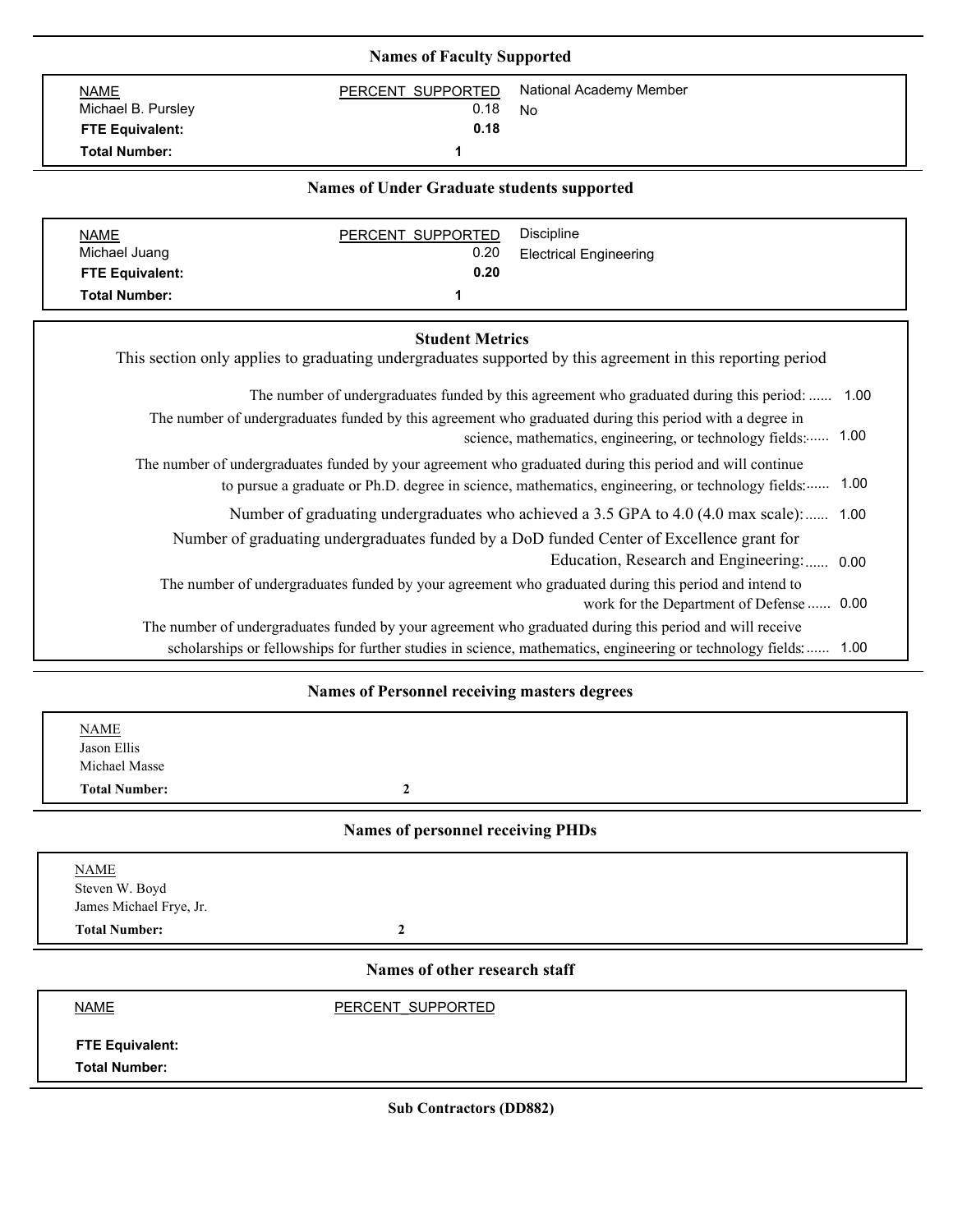# **Inventions (DD882)**

**Scientific Progress**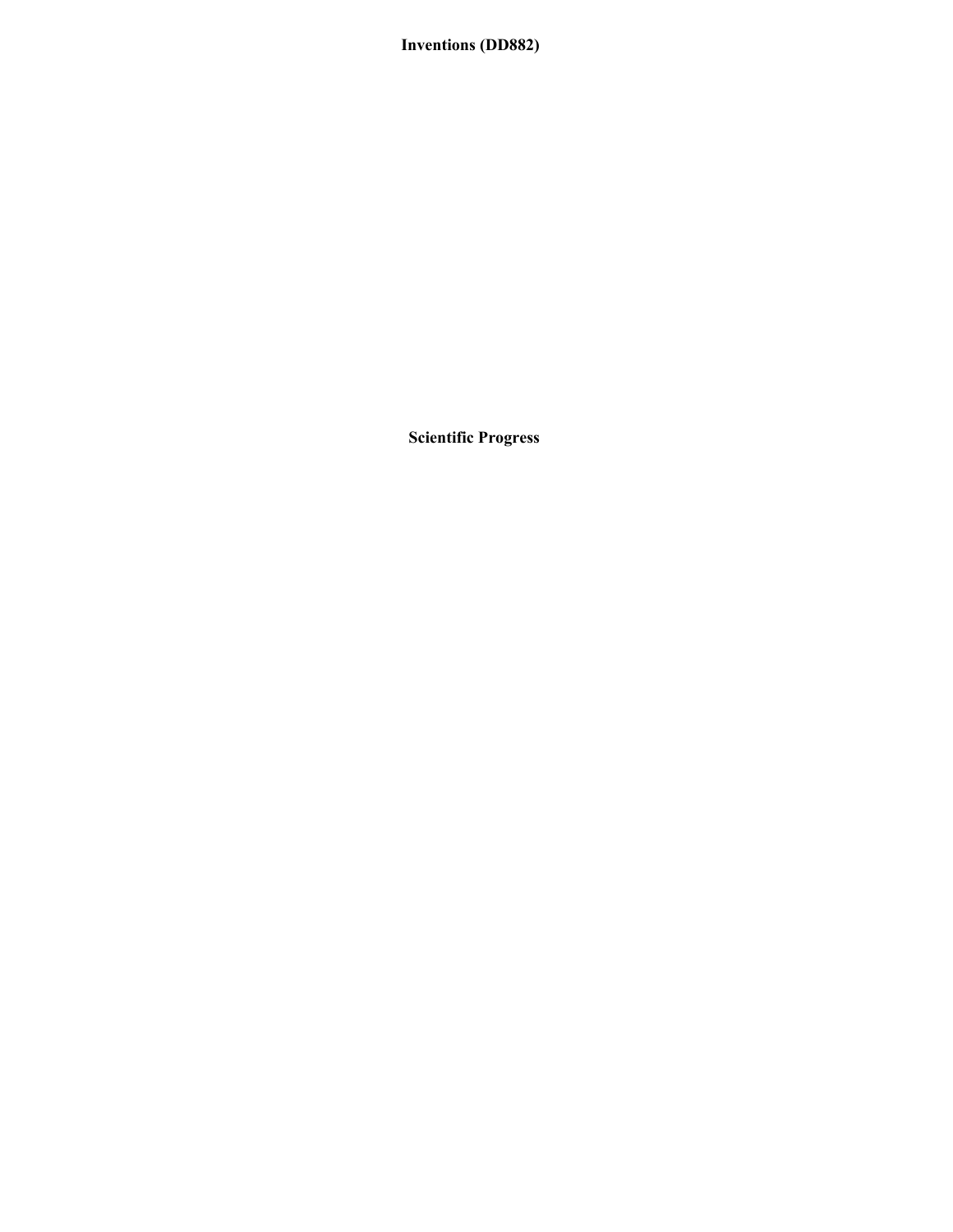#### Scientific Progress and Accomplishments

An adaptive transmission protocol for a cognitive radio network requires a library of code-modulation (CM) combinations, which is a collection of modulation formats and error-control codes that can be combined to give reliable, efficient communications for the range of channel conditions the radio will encounter. As channel conditions change, the cognitive radio chooses the CM combination to optimize performance for the next packet transmission. The choice of CM combination for a packet depends on statistics that were derived from the most recent packet reception. For each packet, a tradeoff is made between the success probability for the packet and the amount of information the packet will carry. The CMs with higher success probabilities carry fewer information bits per modulation chip and those that have higher information rates in bits per chip have lower success probabilities. The average throughput for a CM is proportional to the product of the CM's success probability and the number of bits per chip carried by the CM. Especially for tactical communication channels that may have cochannel interference or jamming, the CM library should include some robust combinations. In general, a CM combination is said to be robust if it provides an acceptable success probability for communications in the presence of strong interference.

Among the modulation formats that are valuable in a CM library are orthogonal, quasi-orthogonal, and biorthogonal modulation, each of which is a robust modulation format. In [PuR09], we show that 256-ary complementary code keying (CCK), which is used in the full-rate IEEE 802.11b standard for wireless local area networks, is similar to a 256-ary modulation that can be derived from biorthogonal signals. Military applications require the use of error-control coding, which is not permitted in the IEEE 802.11b standard; moreover, the bit-to-symbol mappings in the IEEE 802.11b standard CCK modulation degrade the performance of most standard binary codes. Better bit mappings are provided in [PuR09] for a CM combination that uses CCK and standard binary convolutional coding. We also show that additional performance can be obtain by chip scrambling, which is a form direct-sequence modulation of CCK that gives no increase in bandwidth.

Another valuable modulation format for a CM library is a modulation method that is commonly referred to as quadrature amplitude modulation (QAM) but is more accurately called quadrature amplitude shift key (QASK). QAM is less robust than orthogonal, quasi-orthogonal, and biorthogonal modulation, and it is also less robust than standard QPSK. Among other problems with QAM is the requirement for accurate estimates of the phase and amplitude of the received signal [ElP09]. In contrast, orthogonal modulation can be demodulated without estimation of the phase or the amplitude, and coherent demodulation of orthogonal, quasi-orthogonal, biorthogonal, or QPSK modulation does not require amplitude estimation. In [ElP09] we examine the sensitivity of QAM to errors in the phase and amplitude estimates and we show that the sensitivity is reduced by appropriate combinations of error-control coding and soft-decision decoding. Turbo product codes and binary convolutional codes are evaluated with soft-decision decoding based on log-likelihood ratio (LLR) metrics and distance metrics.

In [BPR08], [BoP09], and [BPR11], we investigated direct-sequence spread-spectrum (DS-SS) modulation formats, which are among the most robust formats for tactical cognitive radio networks. DS-SS modulation with adaptive soft-decision decoding is examined in [BPR08], where we derive a new metric from post-detection signal quality statistics that are developed in the demodulator of the tactical radio. The metric is used to scale to the demodulator's soft-decision outputs before they are sent to the decoder. Our method requires no overhead, such as the addition of pilot symbols to the data symbols, and it requires no channel measurements. We compare the performance of our adaptive scaling metric with an adaptive LLR metric that requires channel measurements and with a fixed (nonadaptive) soft-decision metric. For channels with time-varying propagation loss or multiple-access interference, we show in [BPR08] that our adaptive scaling metric, which requires no channel measurements, gives approximately the same performance as the more complex LLR metric and better performance than fixed metrics. DS-SS modulation is also examined in [BoP09] for dynamic spectrum access networks in which initial power adjustments are required at the start of each session and adaptation to time-varying propagation conditions is required throughout the session.

Protocols for combined channel access and adaptive spreading in DS-SS tactical radio are described and evaluated in [BPR11]. The channel-access protocol provides efficient sharing of the frequency band by multiple DS-SS signals and the adaptive transmission protocol controls the spreading factor of the transmitted signal to compensate for changes in channel conditions from one packet to the next. The combination of the two protocols gives a cross-layer protocol that uses demodulator statistics derived in the receivers of the tactical radios. Significant performance gains are obtained by the combination of adaptive channel access and adaptive spreading [BPR11].

Our research on direct-sequence spread-spectrum (DS-SS) tactical radio networks [BoP09], [BPR11], [BoP10a] has produced results on initial power adjustment, adaptive coding, and adaptive spreading, and it has integrated the physical-layer adaptation with the media access (MAC) protocol. For adaptive coding and spreading in DS-SS radio transmissions, we rely on a demodulator statistic to provide the necessary information for the adaptation, so our protocol does not need pilot signals, training sequences, channel measurements, or parameter estimates. We show that the throughput of our adaptive coding and spreading protocol performs almost as well as a hypothetical protocol that has perfect channel state information, and it also gives throughput that is close to the capacity limit obtained from information theory.

Frequency hopping is another candidate for a CM library, especially for a tactical cognitive radio network. In [PuR08] and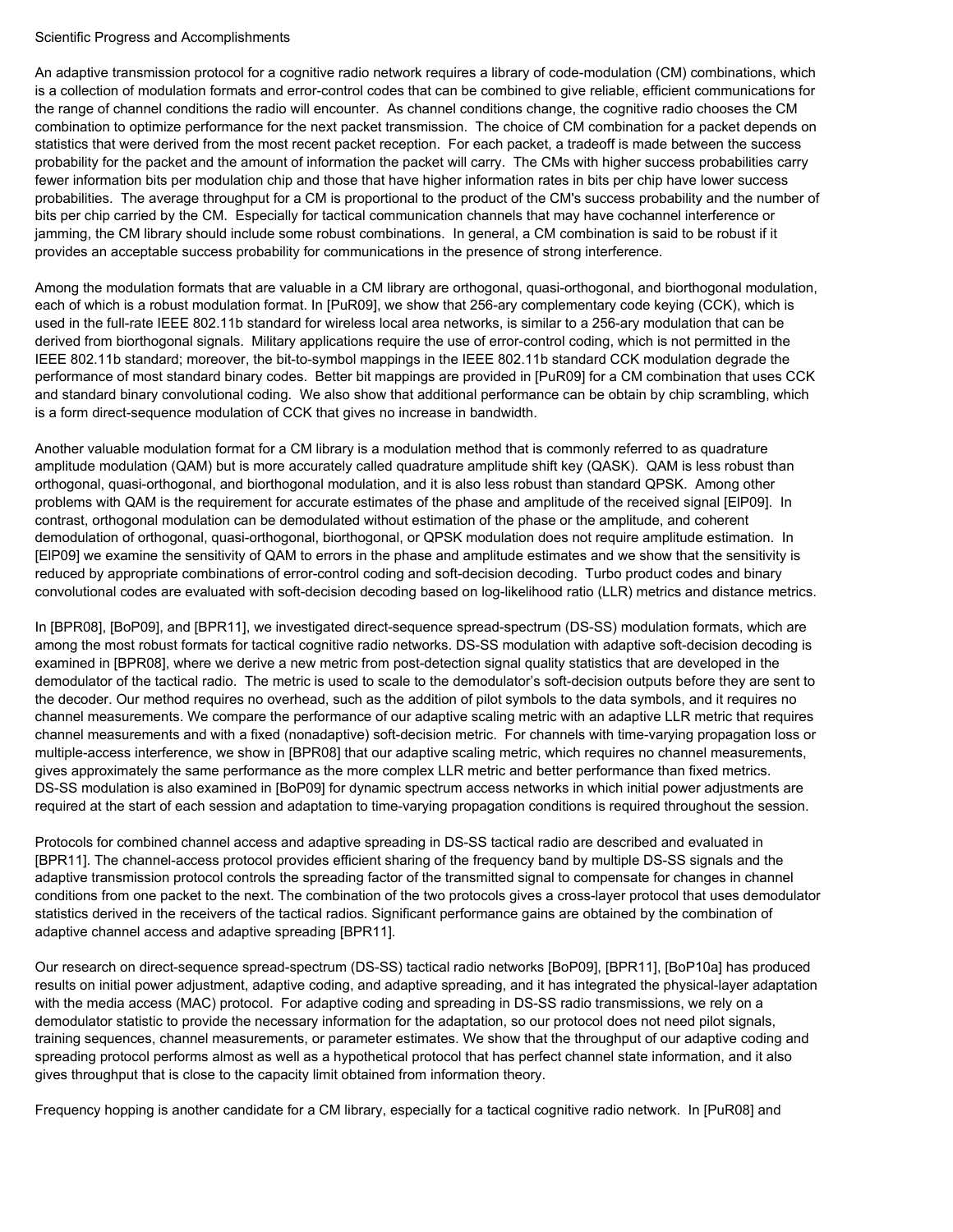[FMP09], adaptive transmission is employed to combat time-varying propagation conditions and interference in a frequency-hop (FH) packet radio network. Performance results are given in [PuR08] for irregular low-density parity-check (LDPC) codes in FH spread-spectrum systems with nonbinary orthogonal modulation. Two adaptive LDPC coding protocols are devised and evaluated. Each employs statistics that are obtained by the iterative decoder during the decoding of each packet to select the code rate for the next packet. One protocol uses the iteration count and the other uses the hard-decision error count [PuR08]. The adaptive coding protocols provide good performance, even on channels for which some of the individual codes exhibit nonmonotonic throughput. We also investigated protocols that provide adaptive error-control coding for tactical channels with fading and partial-band interference (e.g., jamming). Our recent research results [MPS11] focus on the ability of the protocol to handle fading distributions with time-varying parameters, such as Rician fading with a time-varying fading coefficient. Possible causes for variations in the Rician fading coefficient include fluctuations in the specular component of the received signal as a result of time-varying shadowing. Because our protocols are implemented in subsystems that are external to the demodulator and decoder, they can be employed with a wide range of error-control codes and decoding algorithms.

The design and evaluation of cross-layer protocols that use receiver statistics or other physical-layer information typically require numerous simulations of the network, and each simulation of the network has numerous embedded simulations of the demodulators and decoders in the individual radios. The embedded simulations of the decoder are especially computationally intensive in tactical radios that employ iterative decoding to combat noise and interference. In [FMP09] and [FrP09], we present a methods for the direct generation of receiver statistics in tactical cognitive radio networks. These methods for direct generation avoid the time-consuming embedded simulations of the demodulators and decoders, which greatly accelerates the design, development, and evaluation of adaptive cross-layer protocols. Results are given on the quality of the approximations and the reductions in simulation time that they provide. In [FMP09], the method is illustrated for an adaptive coding protocol in a network of frequency-hop (FH) radios. In [FrP09], corresponding results are given for an extensive CM library that uses biorthogonal modulation, QPSK, and QAM. In both [FMP09] and [FrP09], turbo product codes of several different rates are employed with soft-decision iterative decoding. We have demonstrated savings in simulation time between one to two orders of magnitude for performance evaluations and tradeoff studies of adaptive protocols that rely on the physical layer to provide the control information [FMP09]. This is very important because it is unrealistic to evaluate the performance of higher-layer protocols (e.g., network routing) for tactical wireless networks in a simulation that must include embedded simulations of physical-layer subsystems in the receivers, especially for tactical radios that employ modern iterative decoding methods for turbo codes and low-density parity-check codes.

In our research on orthogonal frequency-division multiplexing (OFDM) for tactical packet radio networks, we have devised a novel protocol for adapting the modulation and coding to compensate for channel variations caused by time-varying fading [JuP10]. Our protocol not only achieves superior performance, but it has lower complexity than previous adaptive OFDM protocols, which typically require extensive channel measurements or parameter estimates and often adapt only the power levels of the subcarriers. In contrast, our protocol uses simple receiver statistics obtained during the demodulation and decoding of a packet to adapt the modulation and coding for the next packet but maintain a constant power level for each subcarrier. Increases in the power levels of the subcarriers are especially undesirable if is desired to avoid detection by unauthorized receivers or if the frequency band is to be shared with other radios in the network or with the networks employed by friendly forces. In our approach, the protocol first determines the code rate and then selects the modulation formats for the individual OFDM subcarriers. We have obtained both analytical and simulation results that demonstrate the performance of our protocol, and we also have performance bounds to use as benchmarks in the design of future OFDM systems for tactical networks. Comparisons with power loading, which is often proposed for commercial applications, are given in [JuP11], where we show that our protocol for adaptive modulation and coding provides higher throughput and more robust performance.

In [BEP10] we describe and evaluate a low-complexity protocol for adaptation of the modulation and coding that are employed for multicast transmission in half-duplex packet radio networks. The adaptive multicast transmission protocol is designed to compensate for changes in propagation conditions that occur from packet to packet during a session with one sender and multiple receivers. The protocol relies on the receivers' error counts [BEP10] to obtain the control information for adapting the modulation and coding, and it also provides scheduling to avoid collisions among acknowledgments from the receivers. The research is extended in [BEP11] to permit the use of alternative receiver statistics, such as the iteration count, and to accommodate a larger number of destinations. Tradeoffs among reporting strategies for the destinations are also included in [BEP11]. The throughput provided by the protocol is compared with upper bounds that are obtained from hypothetical ideal protocols that are given perfect channel-state information. We show that the protocol's performance is nearly as good as the performance of the ideal protocols.

Information-theoretic limits on resource consumption are employed in [PuR10] to obtain analytical methods for conducting tradeoffs between power, bandwidth, and time for cognitive radio transmissions in ad hoc dynamic spectrum access networks. A quantitative measure of resource consumption is applied to the design and evaluation of protocols for adaptive modulation and coding. The application of information theory to the minimization of resource consumption in cognitive radio networks is illustrated for binary phase-shift-key modulation with coherent demodulation.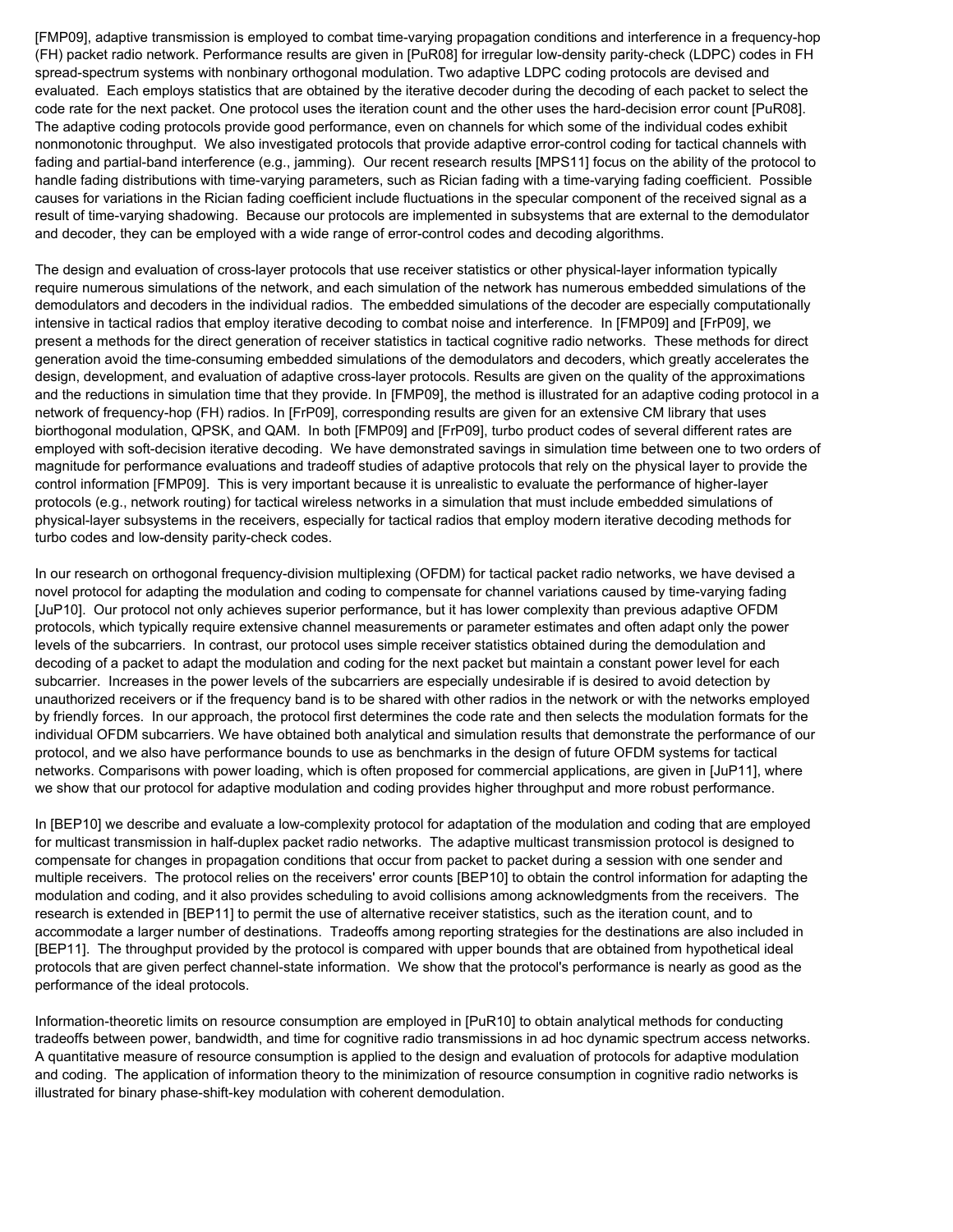Adaptation of the code rate and spreading factor for DS-SS tactical packet radio transmissions provides much higher throughput than if the code rate and spreading factor are fixed.

We have devised a low-complexity protocol for packet-by-packet adaptation, but the design and evaluation of such a protocol typically requires extensive simulations, especially for receivers that use iterative methods. In [BoP10b] we show that analytical methods based on Shannon capacity results greatly simplify the design of the adaptive protocol and provide good estimates of its throughput performance.

A low-complexity protocol for adaptive incremental-redundancy transmission is described and evaluated in [ElP11]. The protocol responds to variations in fading and interference by adjusting the number of binary code symbols that are punctured in the first transmission for a packet and kept for subsequent transmissions in case the initial transmission fails. The protocol relies on simple statistics from the receiver to provide the necessary control information for adapting the puncturing level or code rate. No channel measurements, parameter estimates, pilot symbols, or training are needed. The protocol's throughput performance is evaluated for time-varying channels for which we used finite-state Markov models. Hypothetical ideal protocols are employed to provide bounds on throughput. The ideal protocols have perfect channel-state information. We show in [ElP11] that our adaptive incremental-redundancy protocol gives throughput levels that are almost as high as those achieved by the hypothetical ideal protocols, but of course our adaptive incremental-redundancy protocol is given no channel-state information and no information about the channel characteristics or its parameters.

#### References:

[PuR09] M. B. Pursley and T. C. Royster IV, "CCK modulation: Beyond Wi-Fi," IEEE Communications Letters, vol. 13, no. 1, pp. 31–33, January 2009.

[ElP09] J. D. Ellis and M. B. Pursley, "Comparison of soft decision decoding metrics in a QAM system with phase and amplitude errors," Proceedings of the 2009 IEEE Military Communications Conference (Boston), October 2009.

[BPR08] S. W. Boyd, M. B. Pursley, T. C. Royster IV, and H. B. Russell, "A soft-decision scaling metric employing receiver statistics for direct-sequence spread-spectrum packet radio networks," Proceedings of the 2008 IEEE Military Communications Conference (San Diego), November 2008.

[BoP09] S. W. Boyd and M. B. Pursley, "Initial power adjustment and link adaptation from direct-sequence spread-spectrum demodulator statistics," Proceedings of the 2009 IEEE Military Communications Conference (Boston), October 2009.

[BPR11] S. W. Boyd, M. B. Pursley, and H. B. Russell, "Demodulator statistics for channel access and adaptive spreading in direct-sequence spread-spectrum packet radio networks," IEEE Transactions on Communications, vol. 59, no. 2, pp. 560–568, February 2011.

[PuR08] M. B. Pursley and T. C. Royster IV, "Adaptive-rate nonbinary LDPC coding for frequency-hop communications," Proceedings of the 2008 IEEE Military Communications Conference (San Diego), November 2008.

[FMP09] J. M. Frye, M. R. Masse, and M. B. Pursley, "Acceleration of performance evaluations for adaptive coding protocols in frequency-hop communications," Proceedings of the 2009 IEEE Military Communications Conference (Boston), October 2009.

[FrP09] J. M. Frye and M. B. Pursley, "Simplified methods for performance evaluations of adaptive transmission protocols," Proceedings of the 2009 International Symposium on Communication Theory and Applications (Ambleside, UK), July 2009.

[MPS11] M. R. Masse, M. B. Pursley, and J. S. Skinner, "Adaptive coding for frequency-hop transmission over fading channels with partial-band interference," IEEE Transactions on Communications, vol. 59, no. 3, pp. 854-862, March 2011.

[BoP10a] S.W. Boyd and M. B. Pursley, "Demodulator statistics for enhanced soft-decision decoding in CDMA packet radio systems," Proceedings of the 2010 IEEE International Conference on Communications, (Cape Town, South Africa), May 2010.

[JuP10]M. A. Juang and M. B. Pursley, "Adaptation of modulation and coding for OFDM packet transmission," Proceedings of the 2010 IEEE Military Communications Conference (San Jose, CA), pp. 1613–1618, November 2010.

[BEP10] S. W. Boyd, J. D. Ellis, and M. B. Pursley, "A protocol for adaptive multicast transmission in packet radio networks," Proceedings of the 2010 IEEE Military Communications Conference (San Jose, CA), pp. 117–122, November 2010.

[BEP11] S. W. Boyd, J. D. Ellis, and M. B. Pursley, "Adaptive coding and modulation for multicast transmission in packet radio networks," submitted for publication in the IEEE Transactions on Communications.